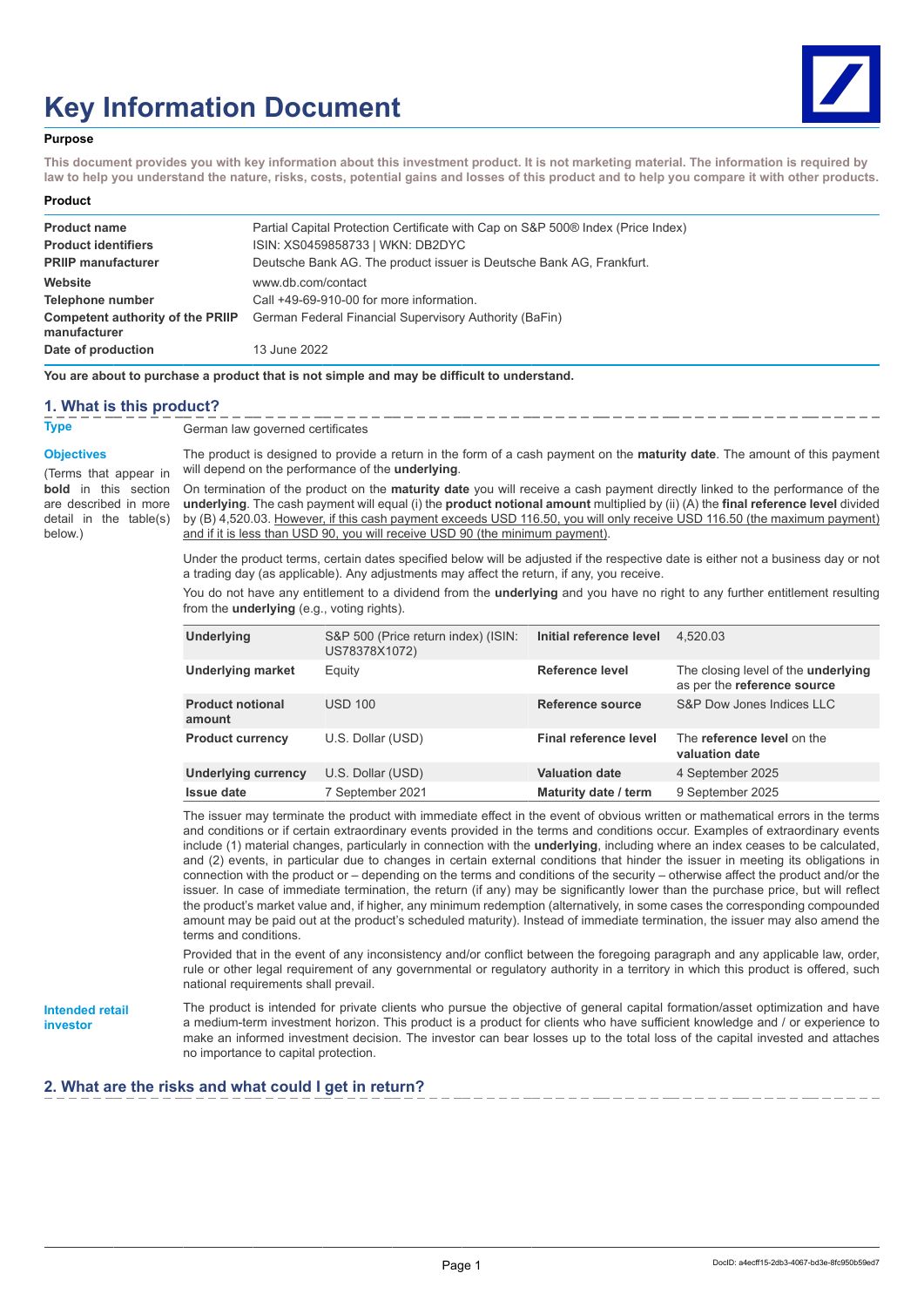

**Lower risk Higher risk**



**The risk indicator assumes you keep the product for 3 years and 3 months. The actual risk can vary significantly if you cash in at an early stage and you may get back less. You may not be able to sell your product easily or may have to sell at a price that significantly impacts on how much you get back.**

The summary risk indicator is a guide to the level of risk of this product compared to other products. It shows how likely it is that the product will lose money because of movements in the markets or because we are not able to pay you.

We have classified this product as 1 out of 7, which is the lowest risk class. This rates the potential losses from future performance at a very low level, and poor market conditions are very unlikely to impact our capacity to pay you.

**To the extent the currency of the country in which you purchase this product differs from the product currency, please be aware of currency risk. You will receive payments in a different currency so the final return you will get depends on the exchange rate between the two currencies. This risk is not considered in the indicator shown above.**

You are entitled to receive back at least 90.00% of your capital. Any amount over this, and any additional return, depends on future market performance and is uncertain. However, this protection against future market performance will not apply if you cash in before maturity or in case of immediate termination by the issuer.

If we are not able to pay you what is owed, you could lose your entire investment.

**Market developments in the future cannot be accurately predicted. The scenarios shown are only an indication of some of the possible outcomes based on recent returns. Actual returns could be lower.**

| <b>Investment: USD 10,000</b>            |                                        |                      |                      |                                                         |
|------------------------------------------|----------------------------------------|----------------------|----------------------|---------------------------------------------------------|
| <b>Scenarios</b>                         |                                        | 1 year               | 2 years              | 3 years and 3 months<br>(Recommended<br>holding period) |
| <b>Stress scenario</b>                   | What you might get<br>back after costs | <b>USD 9,601.20</b>  | <b>USD 10,015.38</b> | <b>USD 10,548.09</b>                                    |
|                                          | Average return each<br>year            | $-3.99%$             | 0.08%                | 1.66%                                                   |
| Unfavourable scenario What you might get | back after costs                       | <b>USD 9,977.93</b>  | <b>USD 10,110.56</b> | <b>USD 10,548.09</b>                                    |
|                                          | Average return each<br>year            | $-0.22%$             | 0.55%                | 1.66%                                                   |
| <b>Moderate scenario</b>                 | What you might get<br>back after costs | <b>USD 10,476.55</b> | <b>USD 10,566.17</b> | <b>USD 10,548.09</b>                                    |
|                                          | Average return each<br>year            | 4.77%                | 2.79%                | 1.66%                                                   |
| <b>Favourable scenario</b>               | What you might get<br>back after costs | <b>USD 11,394.96</b> | <b>USD 12,241.70</b> | <b>USD 13,653.92</b>                                    |
|                                          | Average return each<br>year            | 13.95%               | 10.64%               | 10.07%                                                  |

This table shows the money you could get back over the next 3 years and 3 months under different scenarios, assuming that you invest USD 10,000.

The scenarios shown illustrate how your investment could perform. You can compare them with the scenarios of other products. The scenarios presented are an estimate of future performance based on evidence from the past on how the value of this investment varies, and are not an exact indicator. What you get will vary depending on how the market performs and how long you keep the product. The stress scenario shows what you might get back in extreme market circumstances, and it does not take into account the situation where we are not able to pay you.

This product cannot be easily cashed in. This means it is difficult to estimate how much you would get back if you cash in before maturity. You will either be unable to cash in early or you will have to pay high costs or make a large loss if you do so.

The figures shown include all the costs of the product itself, but may not include all the costs that you pay to your advisor or distributor. The figures do not take into account your personal tax situation, which may also affect how much you get back.

# **3. What happens if Deutsche Bank AG, Frankfurt is unable to pay out?**

You are exposed to the risk that the issuer might be unable to fulfil its obligations in respect of the product – e.g. in the event of insolvency (inability to pay / over-indebtedness) or an administrative order of resolution measures. In case of a crisis of the issuer such an order can also be issued by a resolution authority in the run-up of an insolvency proceeding. In doing so, the resolution authority has extensive intervention powers. Among other things, it can reduce rights of the investors to zero, terminate the product or convert it into shares of the issuer and suspend rights of the investors. With regard to the basic ranking of the issuer's obligations in the event of action by the resolution authority, please see www.bafin.de and search for the keyword "Haftungskaskade". A total loss of your capital invested is possible. The product is a debt instrument and as such is not covered by any deposit protection scheme.

#### **4. What are the costs?**

The Reduction in Yield (RIY) shows what impact the total costs you pay will have on the investment return you might get. The total costs take into account one-off, ongoing and incidental costs.

**Performance scenarios**